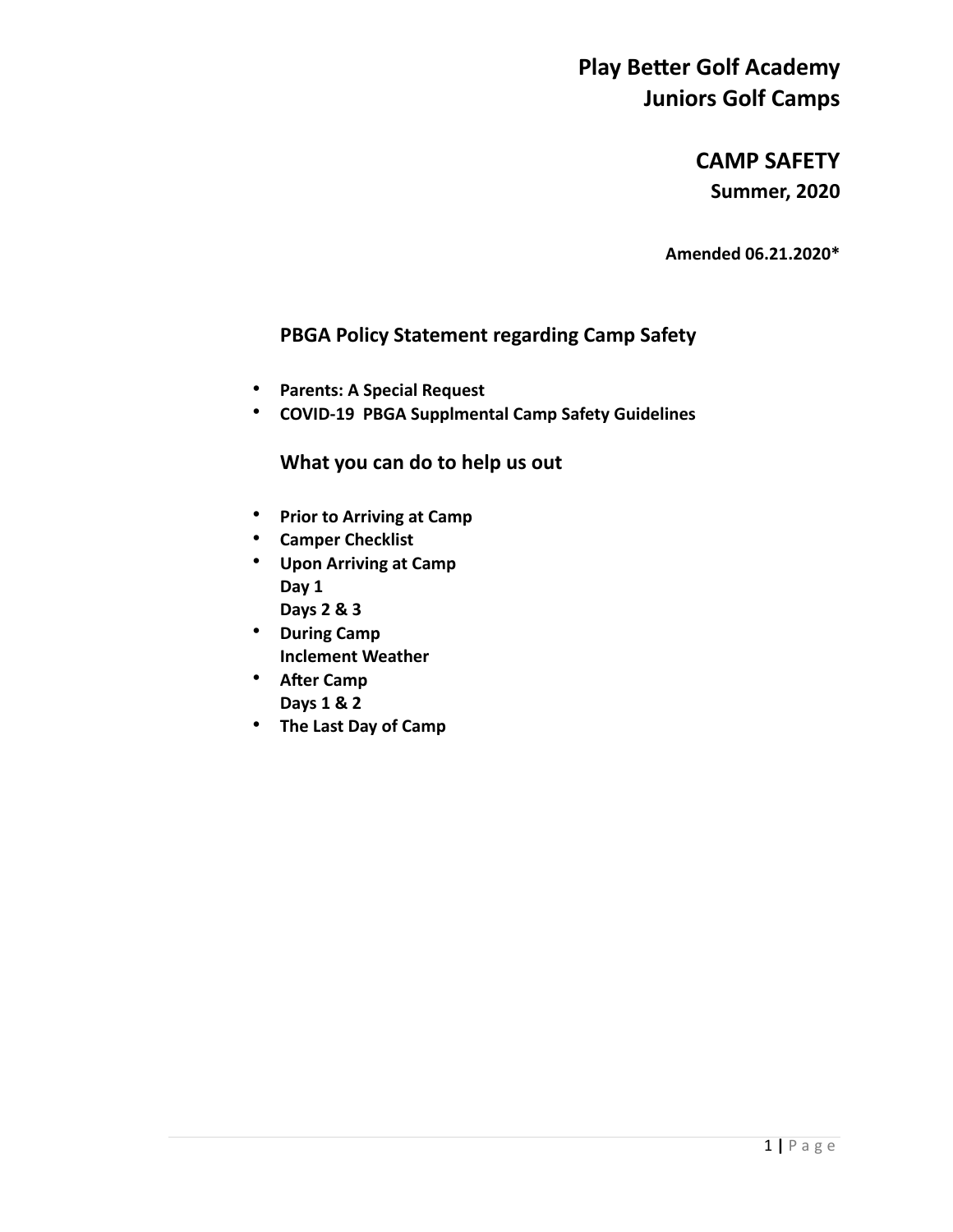**CAMP SAFETY Summer, 2020** 

### **PBGA Policy Statement regarding Camp Safety – Amended 06.21.2020\***

At Play Better Golf Academy Golf Camps your child's safety is our foremost concern; every PBGA Camp Director is committed to making "SAFETY FIRST" a top priority.

Our goal is to provide every PBGA camper one of those memorable childhood experiences that so many golfers fondly look back upon.

Our cadre of PBGA instructors have all had previous experience in running our camps under the watchful eye of its founder and Director of Instruction, Chuck Lynch. Chuck is a long-standing PGA member and has been recognized by Golf Digest Magazine as one of their Top Ten Teachers in the State of Illinois as well as holding the title of Illinois PGA teacher of the Year. The PBGA Staff is an experienced group of dedicated golf professionals who share a passion for teaching kids the Game of Golf. Our instructors are committed to providing excellence-in-learning within a safe and friendly atmosphere; our approach has proven itself to be successful, with other golf instruction programs having adapted our model over the years.

Since its founding, over twenty-five years ago, PBGA has earned a solid reputation for delivering exciting and challenging technical skills-teaching programs designed to deliver an exceptional golf-learning experience to our students. In addition, PBGA has always been committed to deliver our students with an expanded personal character-building platform within our curriculum. We take great pride in having been an early pioneer in introducing our students to the importance of building personal character and behavior traits; such as respect, personal responsibility, integrity, honesty, perseverance, good decision making, confidence, and self-esteem.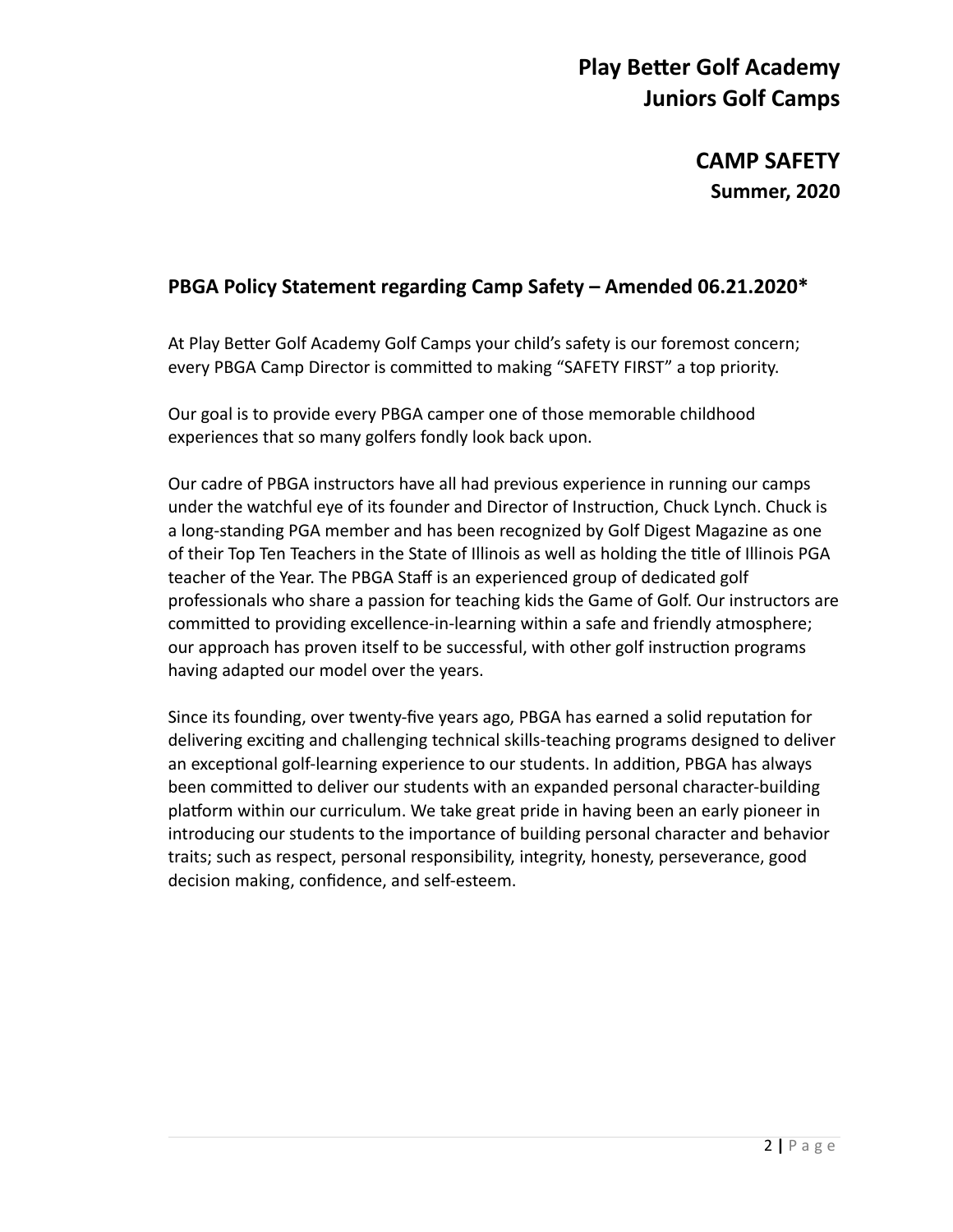**CAMP SAFETY Summer, 2020** 

### **COVID-19: PBGA Supplemental Camp Safety Guidelines**

While COVID-19 has certainly presented the entire world with some huge challenges; it has also caused us to realize just how fortunate we all are to have so many wonderful things around us....for example, our ability to still play Golf! Golf, with its uniquely "singular" playing format, naturally incorporates "Social Distancing" and minimal common touch points into the game.

This year, in addition to maintaining our Standard Camp Safety Policies and Procedures, PBGA has expanded our Camp Safety Guidelines to incorporate a supplemental set of Policies and Procedures that are in line with COVID -19 Safety Guidelines as set forth by The State of Illinois.

*We will be updating COVID-19 related information over the course of the summer as* changes to State Guidelines or additional Guidelines are published. Policy updates will be able to be viewed on our website: www. playbettergolfacademy.com

The facility will be prepared in advance to provide a safe learning environment. All staff who will interact with campers will be trained regarding best safety practices and what to do in the event of an emergency. Instructors will also be regularly reminding Campers of safety practices and the role they play to support an exceptional camp experience.

Parents and Campers will be advised, from the onset of camp, that anyone who intentionally violates Camp Safety Rules will be immediately removed from further participation in all camp activities for that day, as well as any remaining days in that session. If needed, this same message will be repeated during camp activity sessions.

*NO REFUNDS will be given if a Camper is removed from participation due to not* respecting the safety of others, or violating Camp Safety Rules.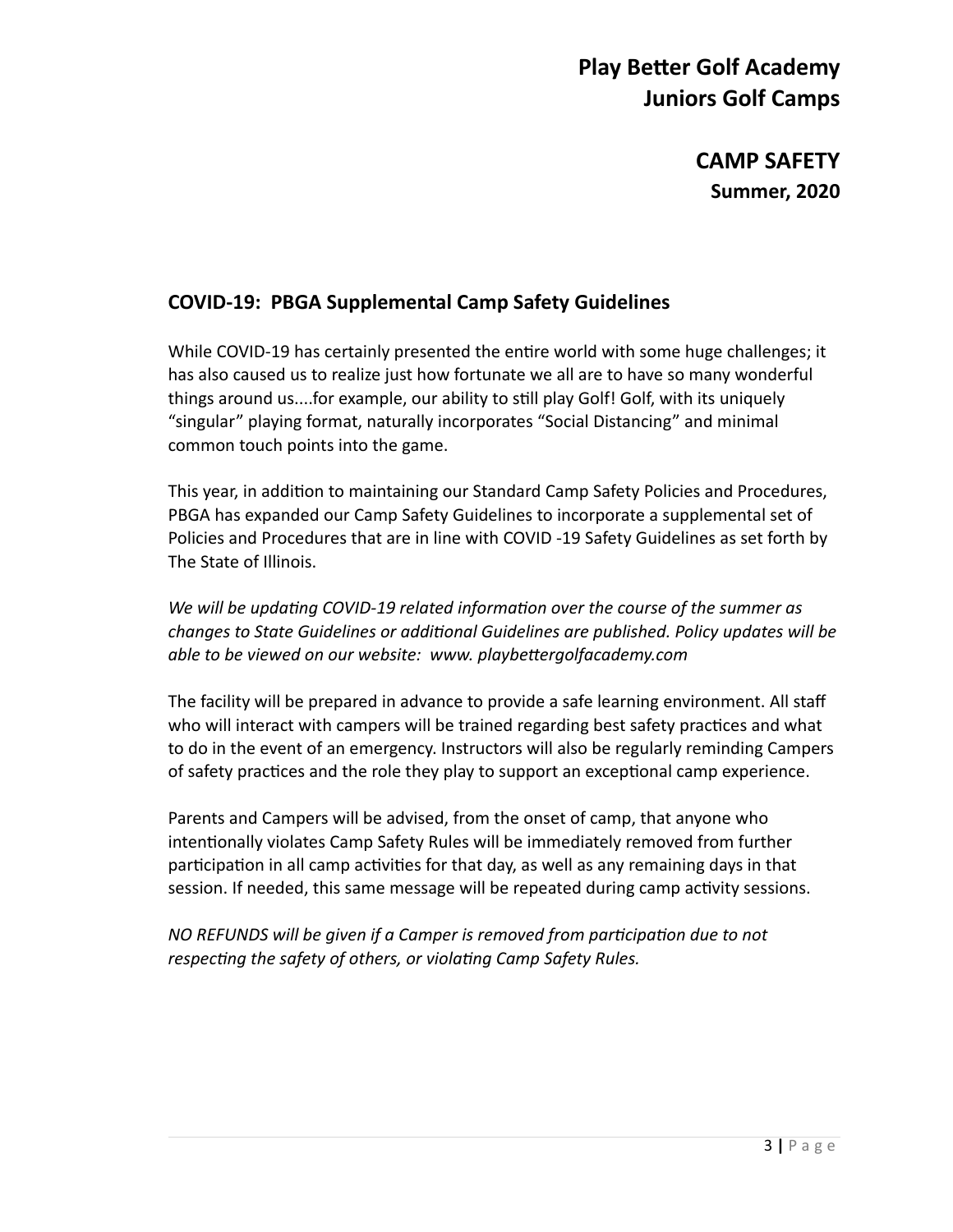**CAMP SAFETY Summer, 2020** 

### **What you can do to help us out:**

#### **Parents: A Special Request**

Parents are being asked to arrive with their Camper thirty minutes early on the first day of camp. Prior to the beginning of the first day of instruction, your Camp Director will be leading a 15 minute, interactive, Parent-Camper-Instructor session. It will provide you with an overview of our Standard Camp Operating Procedures. In addition, we will discuss our supplemental COVID-19 Policy. As always, near the end of the session, we will open the floor to all in a closing question and answers session.

### **Prior to Arriving at Camp**

If your child is sick, has recently been exposed to someone who is ill, or is displaying any of the published COVID-19 symptoms, please do not register for a camp session until receiving clearance from your Doctor.

Once registered for a camp session, if your child then becomes ill, do not attend Camp. Notify us via phone call or e.mail that your child is sick. Cancellation due to illness will not be penalized. This policy will extend itself to non-participation on any given day of camp. PBGA will endeavor to re-schedule your child into a later camp session, depending on availability.

**Check the weather forecast daily:** Dress your child in a long-sleeve SWEATER or WIND-BREAKER if it's going to be windy, or below 65 degrees; pack an UMBRELLA for ANY level of FORECASTED rain; if it's going to be sunny, apply SUNBLOCK at home.

 Please try to have your child use the toilet before you leave home: BASED ON COVID-19 Restrictions, we currently are only providing an outdoor port-a-potty.

If you have any questions or need to cancel your camp session: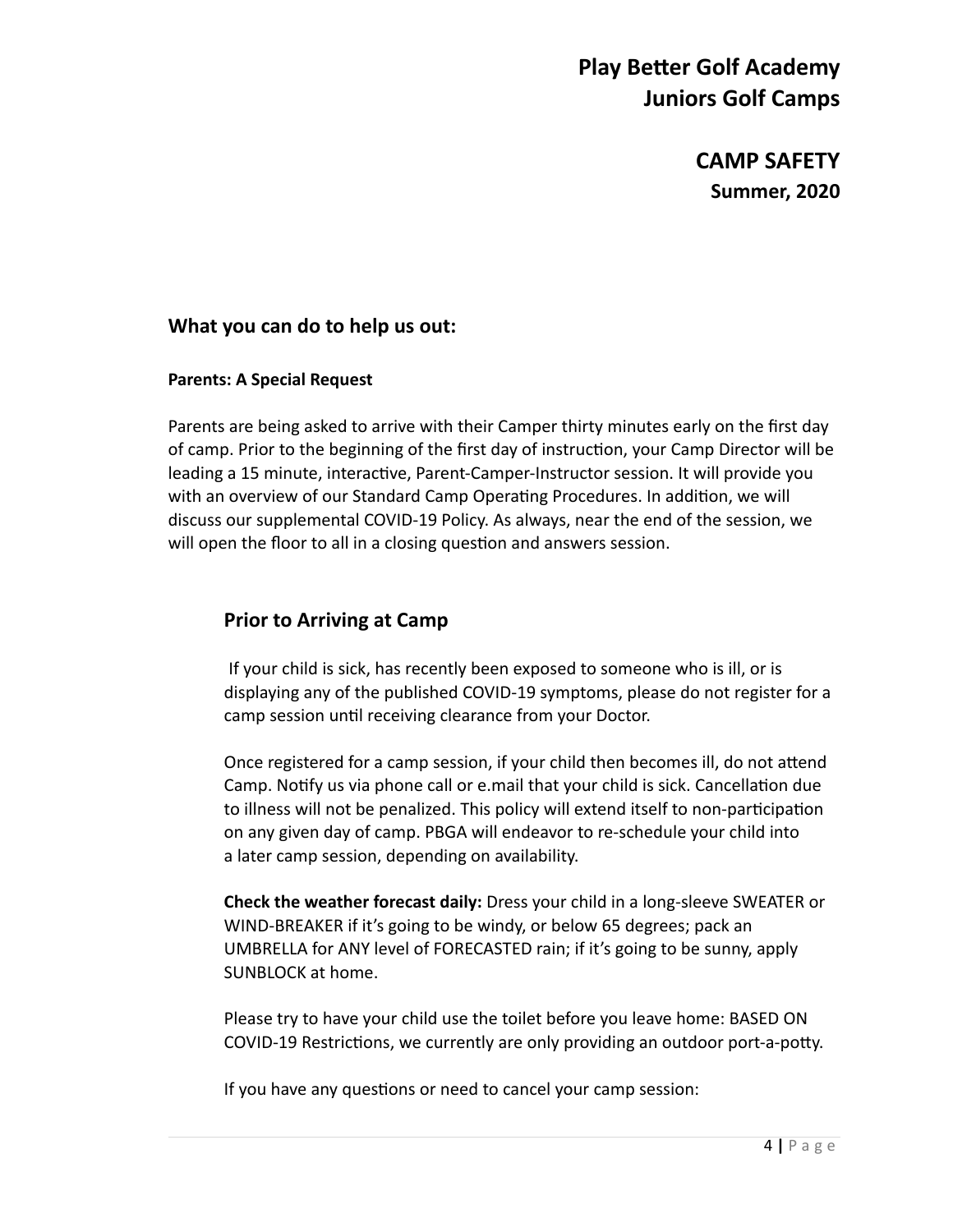**CAMP SAFETY Summer, 2020** 

 Call us at: 847-436-1652 (Monday through Friday, 9am-5pm, CDT) or 847-894-3731 (Michelle's cell) e.mail us at: chuck@playbettergolfacademy.com

#### **Camper Checklist**

*Each Camper is required to bring their own:* 

- o GOLF CLUBS; GOLF BAG; GOLF GLOVE; GOLF BALLS; TEES; BALL MARK AND PLEASE HAVE THEM WEAR A GOOD PAIR OF CROSS TRAINING SHOES Or GOLF SHOES.......**BRING YOUR OWN PULL CART, OR CARRY A LIGHT BAG.**  (Please put your Camper's initials on all golf balls with a colorful permanent Sharpie PERMANENT Marker)
- o GOLF UMBRELLA

TWO TOWELS: One for cleaning their clubs; One for wiping perspiration

 There will be no sharing of any equipment: Camper's personal equipment MUST be cleaned and sanitized PRIOR TO ARRIVAL AT CAMP: NO EXCEPTIONS

- o FILLED WATER CONTAINER, BOTTLED WATER OR OTHER TYPE OF HYDRATION Please put your initials on your container with a permanent Sharpie marker
- o HEALTHY SNACK IF DESIRED
- $\circ$  SUN PROTECTION: GOLF HAT & SUNBLOCK (initial your container)
- $\circ$  INSECT REPELLENT: (initial your container)
- $\circ$  SMALL BOTTLE of HAND SANITIZER and/or WIPES: (initial your container)
- $\circ$  \*FACE MASK: (OUTDOORS: optional, when social distancing can be maintained)  *(INDOORS: required)*

*\*Amended 06.21.2020*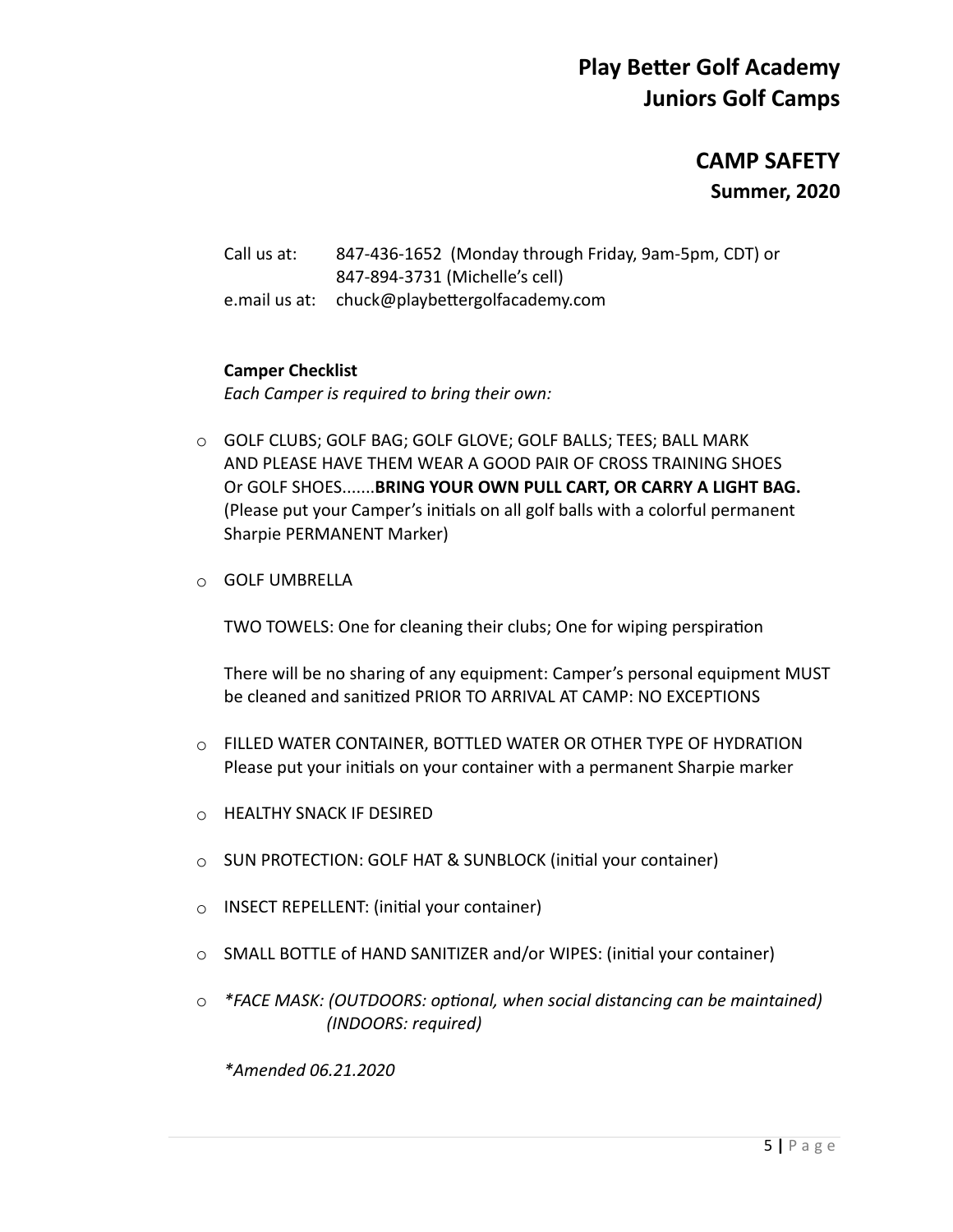**CAMP SAFETY Summer, 2020** 

### **Upon Arriving at Camp**

#### **DAY 1: Please plan to arrive 30 minutes before learning sessions begin.**

Check-In with a Camp Staff Member at the designated registration area; this will take place one-camper/parent at a time; maintain 6-feet between Campers.

Payment for the Camp is due at Check-in.

 Checks or Cash are preferable: Credit cards are also accepted; a 3% convenience fee will be added to the cost of the camp.

Your completed and signed Registration form and acknowledgement of having read and agreed with all Camp Safety Polices, including Covid Policies, must be turned in at registration.

Help your Camper get settled in at his/her "personal storage area" (located under their designated chair under the shade/range shelter). Place ALL of your Campers, Equipment, Clothing, water, sunscreen, etc. items within your Child's designated area.

After getting settled in, help your Camper to relocate to a take a seat in our "Camper Decompression Area"; look for chairs set up under the shade shelter. Once your Camp Director gives the O.K., parents are requested to maintain Social Distancing and move outside of the Camper Shade Area (behind or to the sides) of the Camper Area; we ask that you remain there for approximately 15 minutes to participate in Welcoming Remarks and an Overview of Camp Activities.

At the conclusion of Camp Orientation, Parents and Players will gather to take a group photo; please follow the Camp Director's instructions and assist your child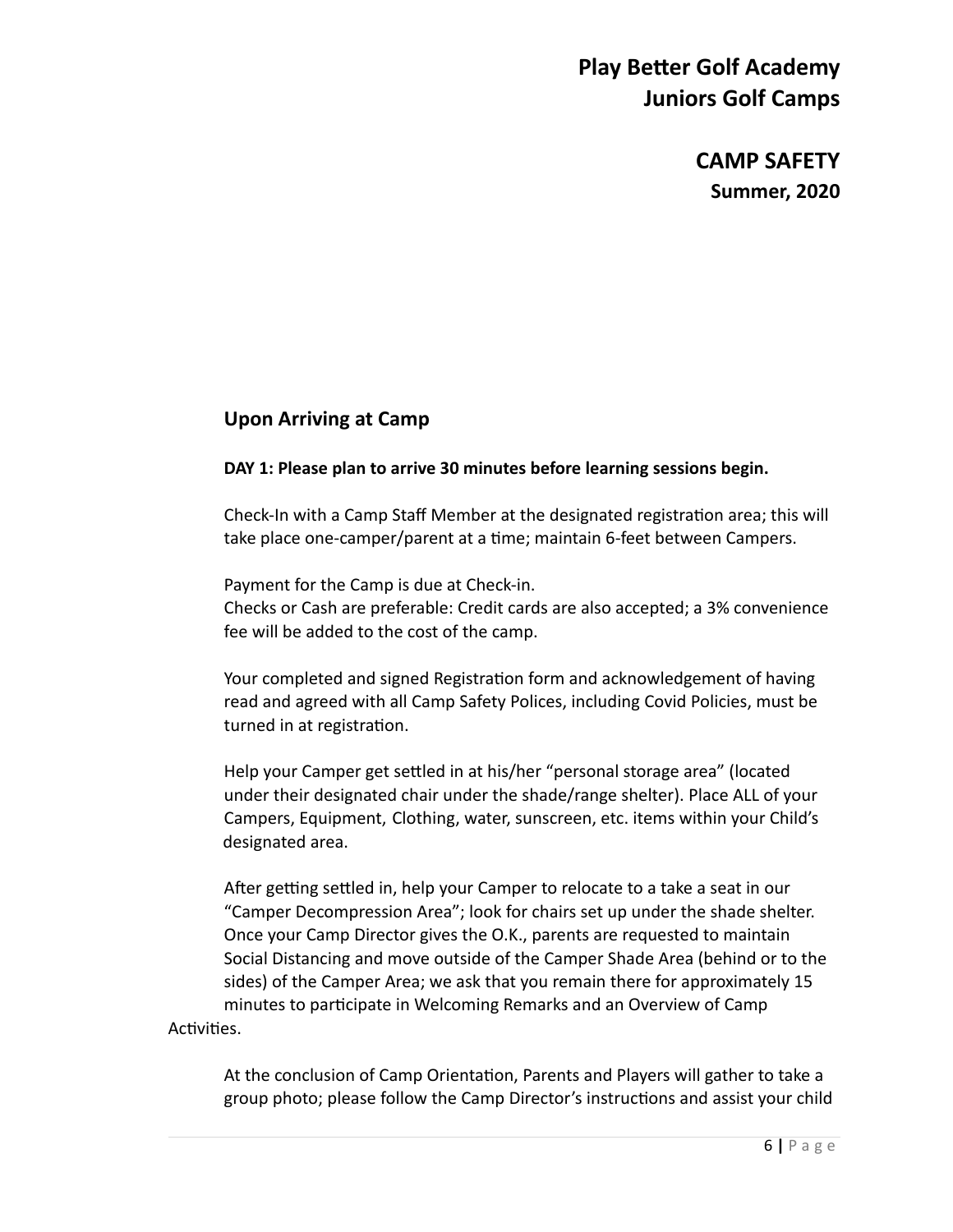**CAMP SAFETY Summer, 2020** 

during the photo shoot.

Once the group photo is completed, Parents may leave. (or stay nearby)

#### **F.Y.I**

 Driving Range will be open; you can purchase buckets of balls at the Golf Shop. There are also other drive thru and/or carry-out coffee shops, etc., close by.

#### **DAYS 2 & 3: Please plan to arrive 15 minutes before learning sessions begin.**

 Check-In with a Camp Staff Member at the designated area UNDER THE SHADE SHELTER; this will take place one-camper/parent at a time; maintain 6 feet between Campers

Once the Camper is settled in, Parents may leave.

### **During Camp**

#### **Generally Speaking:**

If bad weather suddenly moves in on our camp, The Camp Director and Assistant Instructor will gather the Campers and move them into basement shelter located below the Golf Shop Build'g. *Campers must wear their mask if we move indoors\* \*Amended 06.21.2020* 

During normal play:

Designated "safety zones" (at least six feet between campers) will be maintained

Campers will be reminded to use hand sanitizer approximately every 30-45 min.

Campers will be reminded to not touch their eyes, nose or mouth.

Campers will not be allowed to share personal equipment: Campers MUST NOT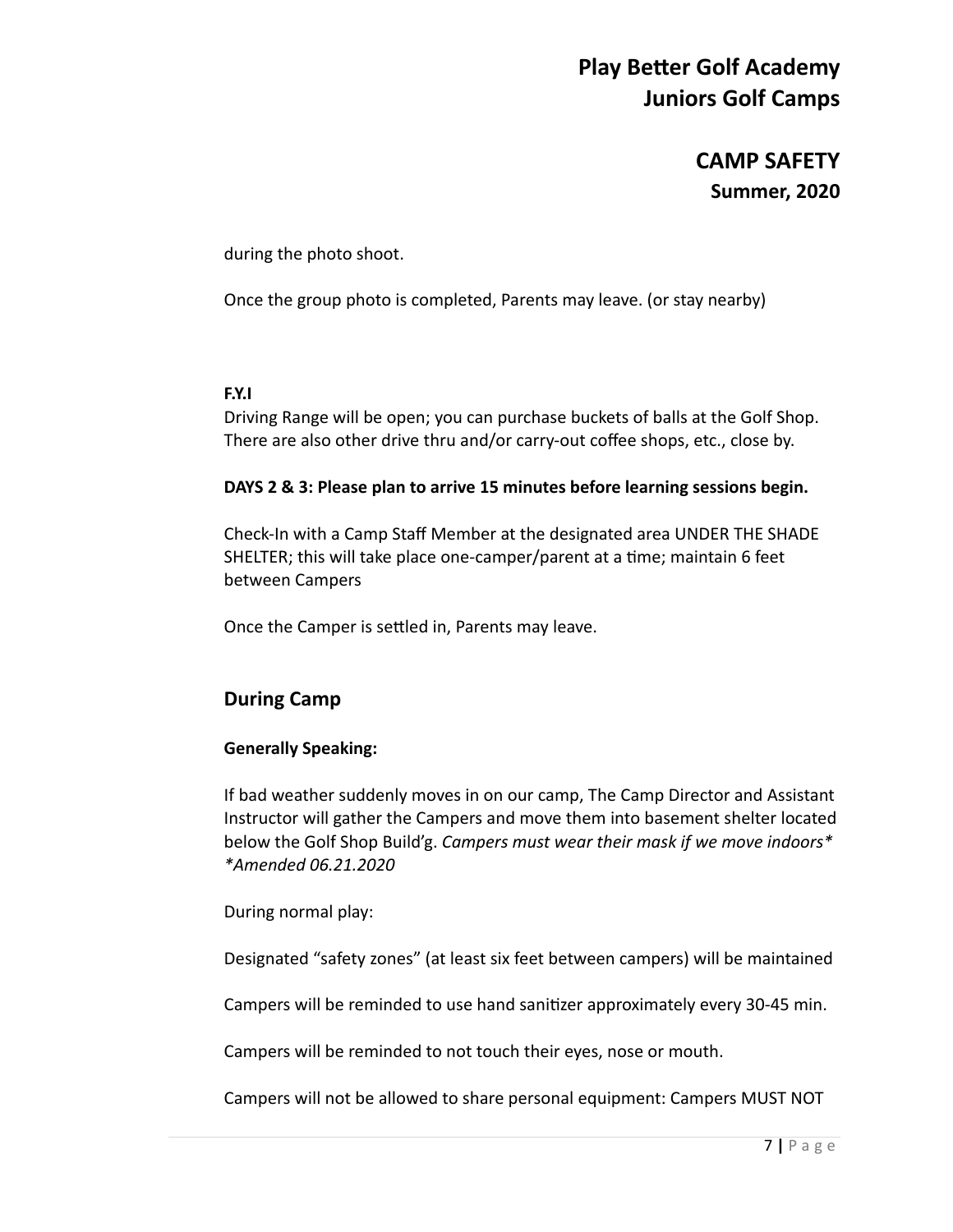**CAMP SAFETY Summer, 2020** 

TOUCH EACH OTHER; NO HORSEPLAY.

Campers will always be putting with flagstick remaining in the hole.

Traditional celebrations (handshakes, high-fives, etc.) will not take place. Campers will be encouraged to develop their own fun and safe forms of salutations and celebrations.

#### At the Teaching Facilities & Practice Areas:

 Camper "Safety Zones" (at least 6-feet apart) will be designated: campers will be rotating, in groups of four, from training station to training station; putting; chipping; bunker play; golf course.

\**Hands will be sanitized after any session that requires "hands-on" coaching. \*Amended 06.21.2020* 

 Campers will be educated regarding the importance of remaining within designated safety zones unless told otherwise.

Only one Camper at a time allowed on a Safety Zone.

When exiting a Safety Zone, Campers will be instructed to walk in straight lines while maintaining 6-foot distancing.

Campers will be instructed to NEVER walk into someone else's Safety Zone.

 Campers will be instructed to NEVER swing a club outside of their own Safety Zone, or move outside their Safety Zone to retrieve a golf ball unless instructed.

 When an Instructor is speaking, Campers must either follow Instructor's Directions regarding How/Where to hold their club, place the club on the ground, or hold the club close to themselves, in the "walking cane" position.

Campers MUST obey the directions given by Camp Instructors: when the Camp Instructor tells everyone to stop hitting, campers must obey.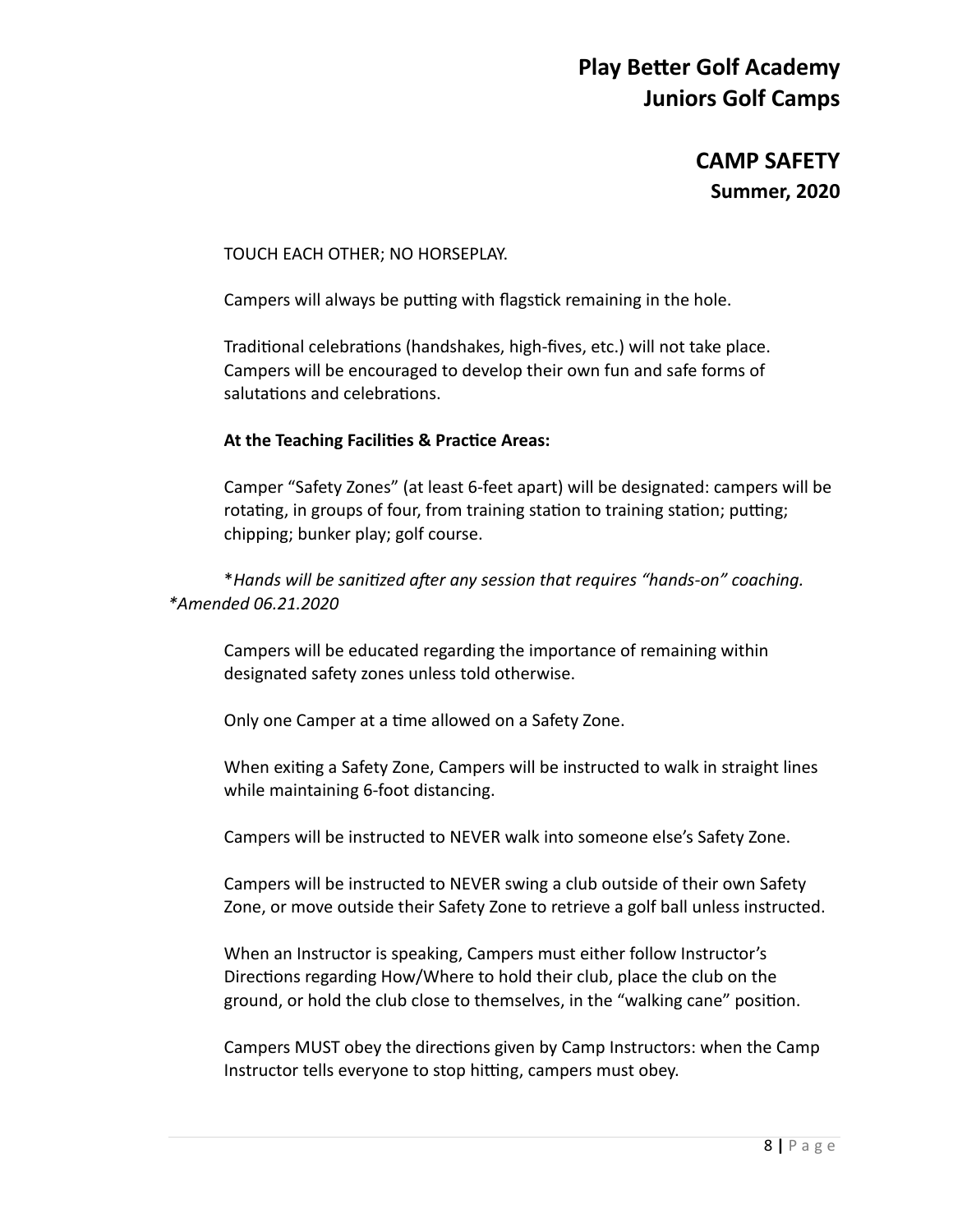### **CAMP SAFETY Summer, 2020**

 Campers may NEVER swing a club toward someone; use the club as a "fencing foil", a Star Wars Laser, or other similar "dueling object"; one warning will be given to any/both campers; at the discretion of the Camp Director, second offense will result in removal from participation, and expulsion from remainder of Camp Program. No Refunds.

 PBGA hopes we would never have to enforce an expulsion; however, this is an unusual year: so some unusual policies may ultimately need to be enforced.

### **After Camp**

#### **Days 1 & 2**

Parents, please arrive 5-10 minutes before Camp is scheduled to conclude for the day.

This is particularly important for the Morning Sessions, as PBGA Staff needs to clean-up the grounds, sanitize our equipment, set-up for the Afternoon Session...and still be able to grab some lunch between the AM and PM sessions.

You should find your Camper back under the shaded shelter area.

 PBGA requires that Campers can only be released back to a Parent or designated adult (as designated by a Parent). You will be required to provide us with that information at check-in on Day 1; to advise us of ANY CHANGES on Day 2 or 3.

#### **The Last Day of Camp**

It's a PBGA Tradition....Camper Certificates of Completion will take place under the shade shelter area.

It's always a great time: lot's of cheers; lots of applause; and huge happy smiles!

We look forward to seeing your child at Camp!

A simple text confirmation to Chuck will hold your Child's place, if a slot is available in the requested session.